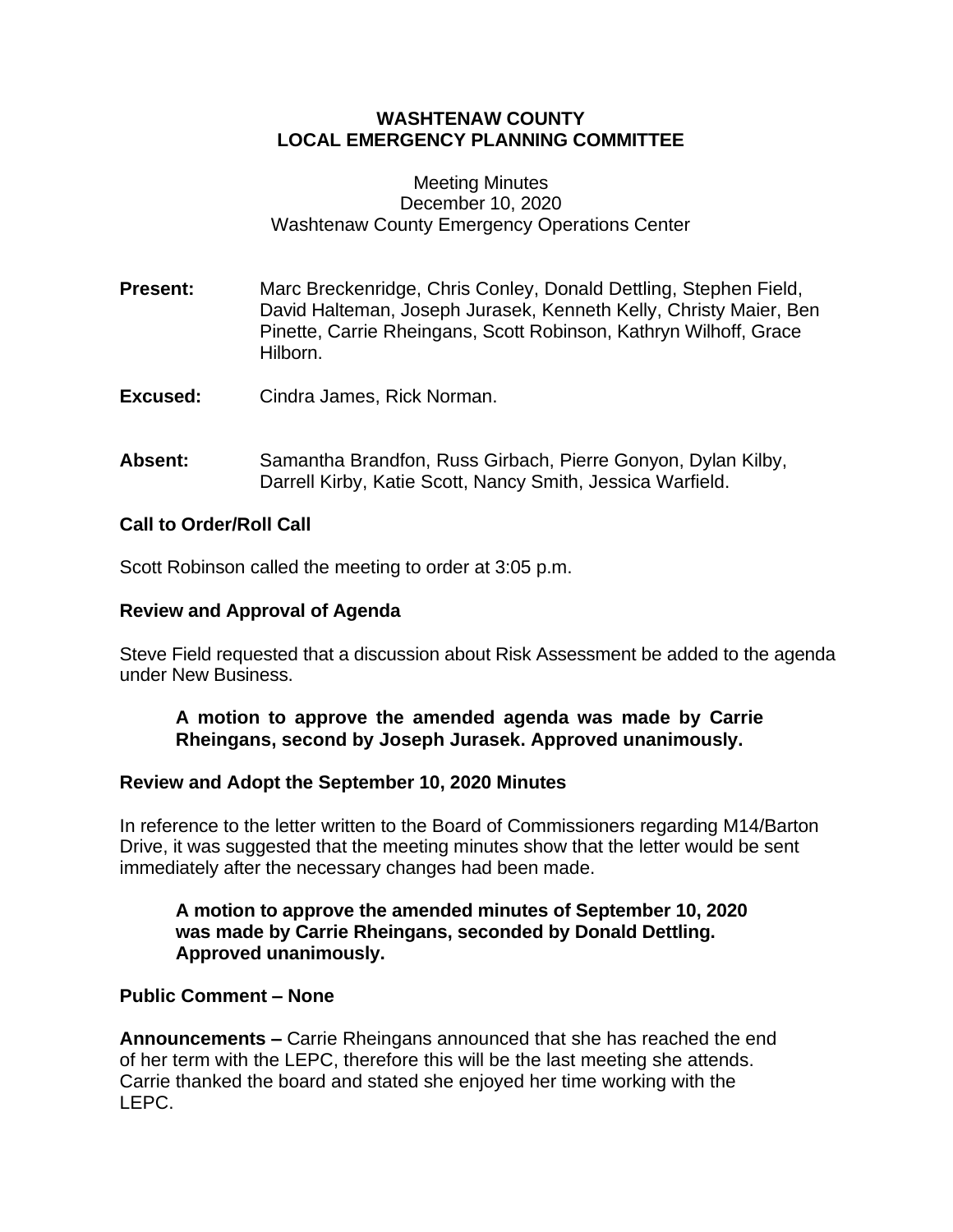LEPC Minutes December 10, 2020 Page Two

## **Old Business**

# **A. Information Coordinator's Report**

Ken Kelly distributed and reviewed his report as follows:

- As of December 9, 47 EHS sites have updated plans.
- No new plans have been submitted since our last meeting.

Ken stated that he has been working with the County's GIS department to develop a vulnerable zone map for Cayman Chemicals in Pittsfield Township. They have quite a few chemicals at their facility and the only EHS is about 1,100 pounds of Sulfuric Acid contained in various batteries. Once the map is completed, Ken will submit the plan to the State.

Meanwhile, Cayman Chemicals is expanding their Ellsworth Road location. They are building a new 66,000 square foot research and development facility on their property. Construction is expected to be completed by the end of next year. Ken stated he expects their chemical inventory will increase once the new facility is completed.

Ken stated he has been in contact with YCUA regarding amended Tier II Reports. YCUA recently received a notice of non-compliance letter from the US EPA. During an inspection it was discovered that 50,000 pounds of olivine sand had been on site and not reported on their Tier II Report from 2016. Olivine sand can contain toxic heavy metals, such as nickel, that could accumulate in the environment. Also, grinding rocks would produce dust which could harm human health. Olivine is classified as a hazardous material and has a TPQ of 10,000 pounds, obviously, YCUA had well over that limit at 50,000 pounds. YCUA has amended their Tier II Reports and has avoided any penalties by rectifying their oversight.

**B. Emergency Coordinator's report** – Ben Pinette spoke on behalf of David Halteman and stated that a handful of natural hazards, as well as a couple technological hazards have occurred over the last three months.

Those events are as follows:

- October 22, 2020 A Severe Thunderstorm Watch and Warning was issued. No reportable damage.
- November 1, 2020 A High Wind Advisory was issued.
- November 14, 2020 A High Wind Watch was issued.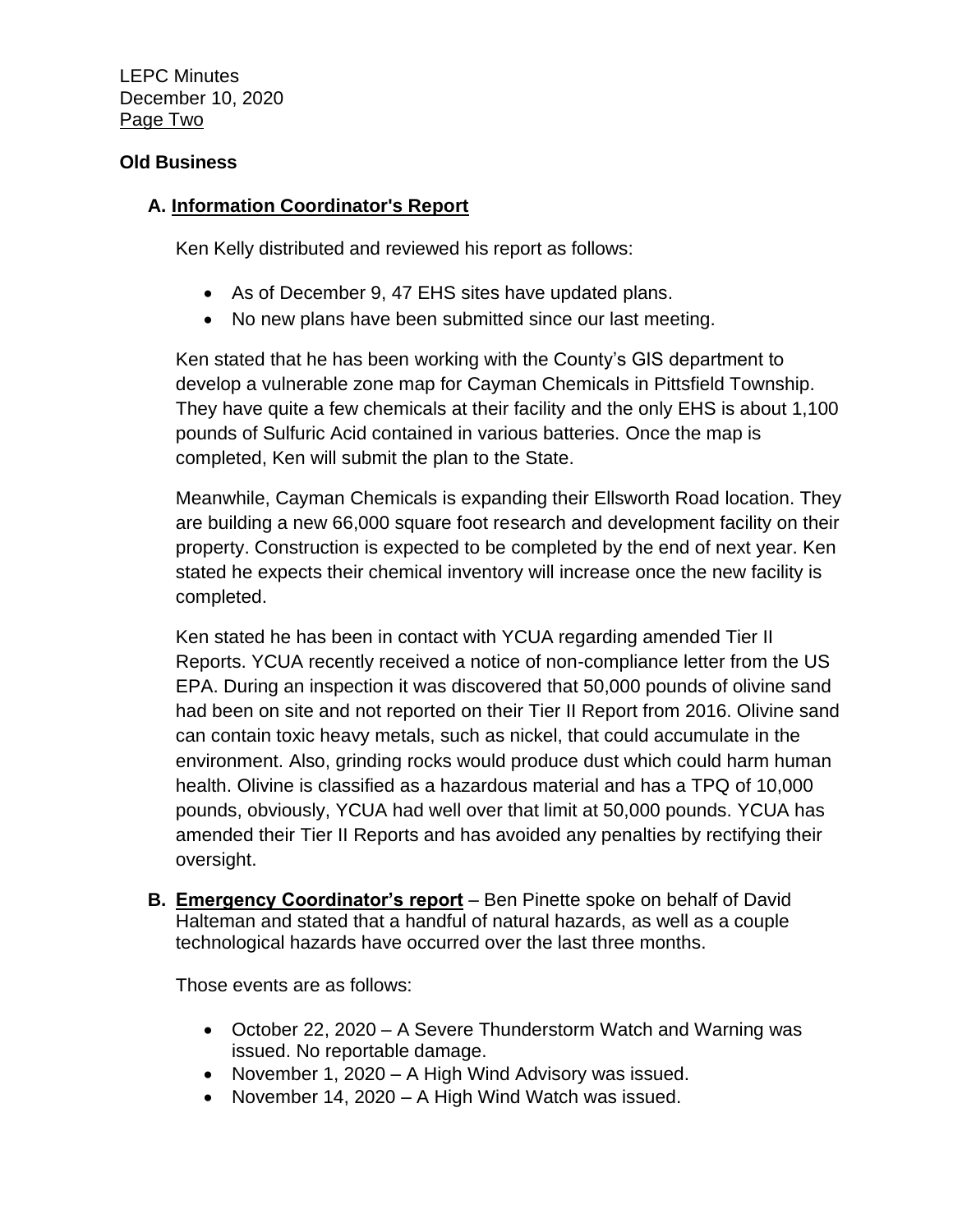- November 15, 2020 A Severe High Wind Advisory and High Wind Warning was issued. 61 mph winds caused several thousand customers to lose power. Numerous downed power lines and tree were reported throughout the county.
- November 19, 2020 A Wind Advisory was issued.
- November 22, 2020 A Winter Weather Advisory was issued. 2.2 inches of snow was reported.
- November 30, 2020 A Winter Weather Advisory was issued. 3.3 inches of snow was reported.
- November 23, 2020 Coordinated response for a potential HazMat incident on I94/Huron. A saddle tank on a semi had leaked around 50 gallons of diesel fuel after the truck hit an unknown object while in transport. The incident was handled by the local fire department and did not require HazMat activation.
- November 30, 2020 Coordinated response for a potential HazMat incident on M-14 and Earhart. A saddle tank on a semi had leaked around 100 gallons of diesel fuel. The incident was handled by the local fire department and did not require HazMat activation.
- **C. HazMat Team Director's report** Grace Hilborn spoke on behalf of Russ Girbach and stated there were no updates from the HazMat team at this time.
- **D. Review Bylaws** Scott Robinson began discussions regarding the LEPC's Bylaws. Steve Field suggested that the purpose of the LEPC be updated to be more of a broad definition. After further discussion, it was decided to leave Article 2.01 (Purpose of the LEPC) as written because the bylaws are in compliance with the State's regulation and requirements.

Scott Robinson suggested that the annual review of the bylaws take place during the last meeting of the calendar year instead of the first meeting of the calendar year which occurs in March. It was decided to continue to review the bylaws during the first meeting of each year due to the fact that new members will be appointed at the start of the calendar year and will need to participate in the reviewing of the bylaws for that year.

## **New Business**

## **A. Approval of Proposed 2021 Meeting Schedule**

**A motion to approve the proposed 2021 meeting schedule was made by Marc Breckenridge, second by Ben Pinette. Approved unanimously.**